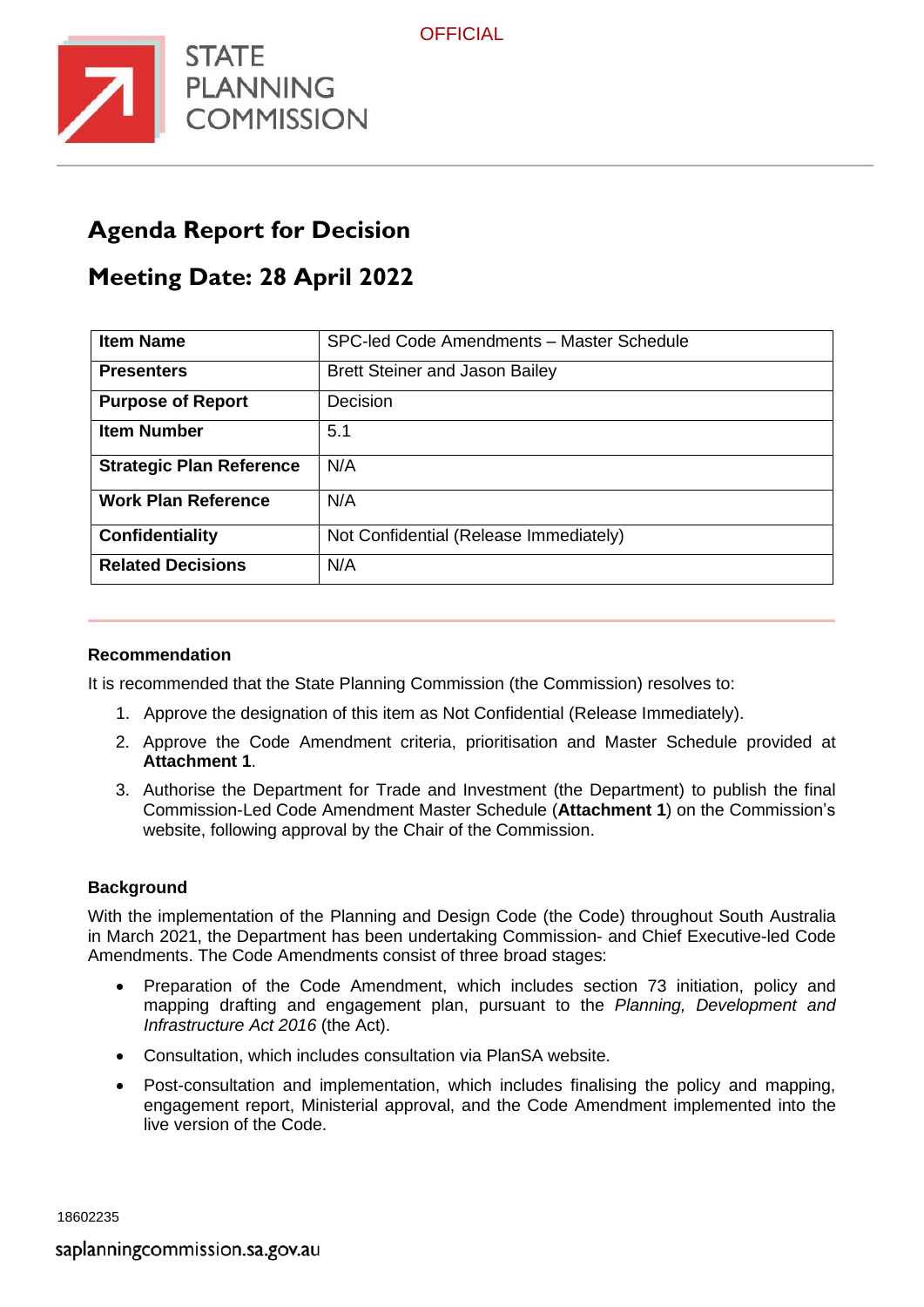### **OFFICIAL**

To assist the public in providing consultation feedback and the efficiency of Department resources to manage the Code Amendment workload, the Department recommends that the Commission approve criteria and the prioritisation regarding how Code Amendments are scheduled, as well as the Master Schedule for the current Code Amendments.

For further context, below is a summary of the current Commission- and Chief Executive-led Code Amendments. The Commission will be progressively briefed on each Code Amendment in detail throughout the year.

#### Hackham (CE led)

• Seeks to rezone approximately 235 hectares of land located along Hepenstal Road, Gates Road, River Heights Rise, Church Hill Road, Patapinda Road, Piggott Range Road and Main South Road, Hackham, and a small portion of Old Noarlunga in the City of Onkaparinga. The rezoning is primarily residential purposes with an estimated potential yield of 2,000 dwellings.

#### Miscellaneous Technical Enhancement (MTE)

• The technical enhancement focuses on the general performance, interpretation and consistency of the Code informed by the experiences of planning practitioners, building industry participants and peak bodies during the initial period of its operation.

#### Flooding Hazards Mapping Update (Stage 1)

- A Code Amendment to update the spatial application of various Flood Hazards Overlays which apply in the Code. This impacts a smaller group of councils for Stage 1.
- Stage 1 Code Amendment is CE led and stage 2 will be Commission led.

#### Flooding – Stage 2

• The Department has commissioned updated and new flood hazard mapping across the State to better identify flood risk using improved data and more consistent modelling. A 'State-wide Flooding Hazards Code Amendment' is proposed to revise the State-wide policy for flood hazards in the Code and deliver a full suite of new and updated mapping products.

#### State-wide Bushfire Hazards Code Amendment

- The Code Amendment aims to review the current policy framework (spatial layers and policy content) of the six Hazard (Bushfire Risk) Overlays, as well as explore other planning instruments and mechanisms to assist in mitigating bushfire hazard impacts.
- The proposed Code Amendment will seek to better align the Code with State Planning Policy 15: Natural Hazards by 'building the resilience of communities, development and infrastructure from the adverse impacts of natural hazards'. The Code Amendment will be informed by mapping prepared by a State and Commonwealth project initiative, with funding assistance from the National Disaster Resilience Grant Scheme 2015-18.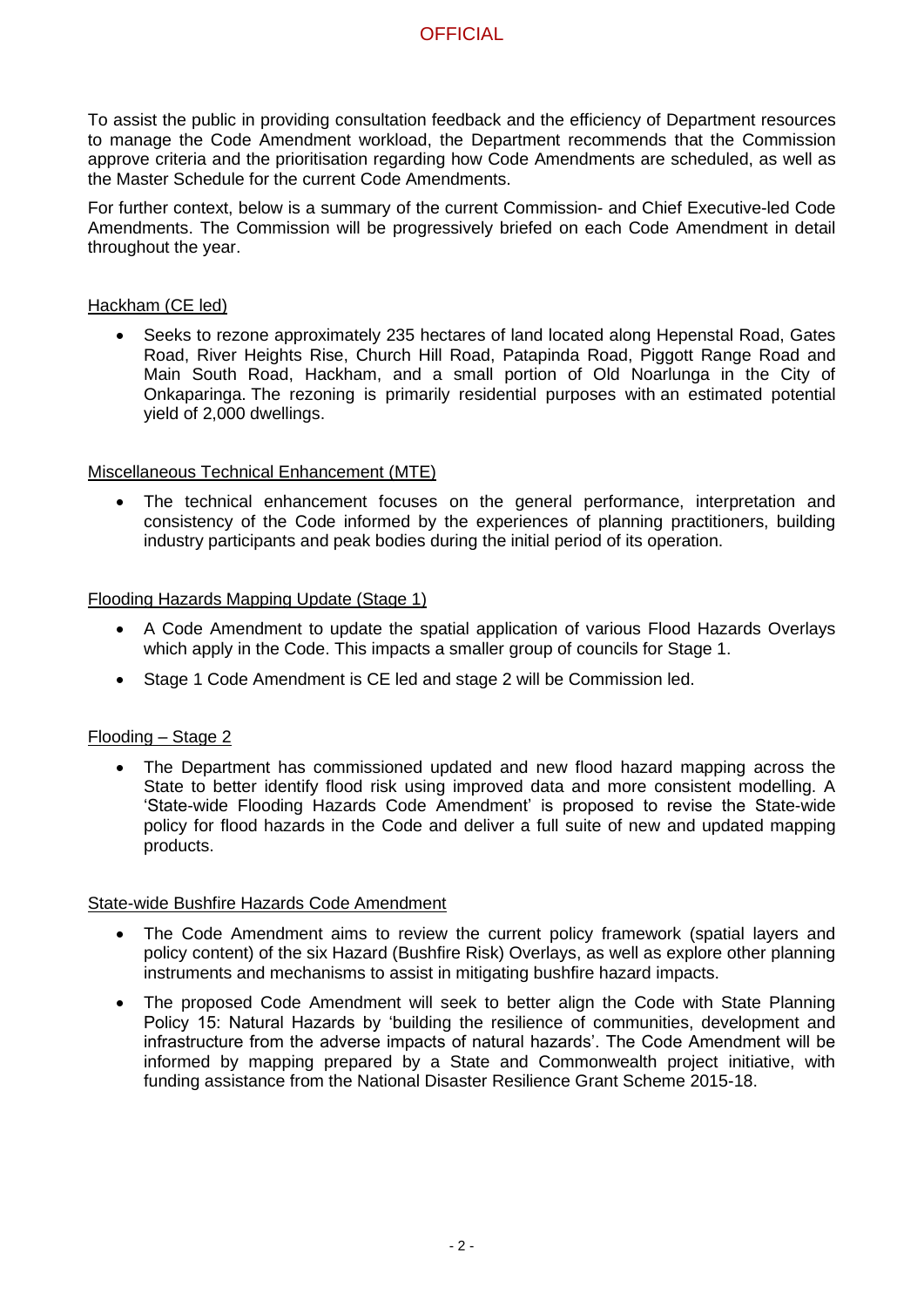#### Future Living

- The Future Living Code Amendment seeks to enhance housing diversity by providing housing options for smaller household types and responding to the ageing demographics of the State's population by providing greater opportunities for ageing in place.
- The Code Amendment will apply to certain residential areas within the City of Unley, Town of Walkerville, City of Campbelltown, City of Burnside and City of Prospect, and investigations will consider whether it will also extend to other local government areas.
- The Code Amendment seeks to facilitate the delivery of a new model of shared housing or 'cohousing', which responds to existing context and incorporates high design quality.

#### Design Standard

- Section 69 of the Act allows the Commission to prepare Design Standards that relate to the public realm or infrastructure.
- Design Standards provide technical detail to supplement the Code to clearly define infrastructure design requirements where new development is proposed.
- The Department is now seeking to progress the introduction of Design Standards in a staged manner. Stage one would involve the preparation of engineering and technical standards for road reserve infrastructure which is common to different contexts, such as standards for greenfield settings and standards for infill developments. It is anticipated this would include works associated with alteration of a public road to provide driveway crossovers and associated works (e.g. kerb and gutter, footpath design, stormwater connections).

#### **Discussion**

To provide clarity as to how Code Amendments are scheduled by the Department, the following scheduling criteria and prioritisation principles are proposed to provide guidance and transparency to all stakeholders. Furthermore, a Master Schedule of the current Code Amendments has been provided to demonstrate how the criteria and prioritisation are applied (**Attachment 1**).

Code Amendments have a significant resource impact on both the Department and stakeholders, particularly in relation to providing consultation feedback. As such, the criteria are largely focused towards the consultation period. The approach was tested with the Heads of Planning Group.

| <b>Scheduling Criteria</b>                                                                                                                                                                                                                                         | <b>Example</b>                                                                                                                                                                                                                                                                                                                                                                    |  |  |  |  |  |  |  |
|--------------------------------------------------------------------------------------------------------------------------------------------------------------------------------------------------------------------------------------------------------------------|-----------------------------------------------------------------------------------------------------------------------------------------------------------------------------------------------------------------------------------------------------------------------------------------------------------------------------------------------------------------------------------|--|--|--|--|--|--|--|
| There should not be two State-wide Code<br>Amendments out for consultation at the same<br>time.                                                                                                                                                                    | Bushfire and MTE cannot overlap.                                                                                                                                                                                                                                                                                                                                                  |  |  |  |  |  |  |  |
| There can be a 'targeted' Code Amendment and<br>a State-wide consultation overlap.                                                                                                                                                                                 | Hackham (targeted to a specific area and<br>stakeholders) and MTE can overlap.                                                                                                                                                                                                                                                                                                    |  |  |  |  |  |  |  |
| Consultation periods range depending on the<br>complexity of the Code Amendment and<br>stakeholder analysis. However, if<br>the<br>consultation period is over the December<br>holiday period, the consultation period is<br>extended by an additional four weeks. | Design Standards and Future Living has been<br>placed over December holiday with an<br>additional four-week consultation period (total<br>12 weeks). The advance notice of upcoming<br>consultations and the extension in time will<br>allow for councils and industry bodies sufficient<br>time to prepare and submit consultation<br>feedback. The Department will not schedule |  |  |  |  |  |  |  |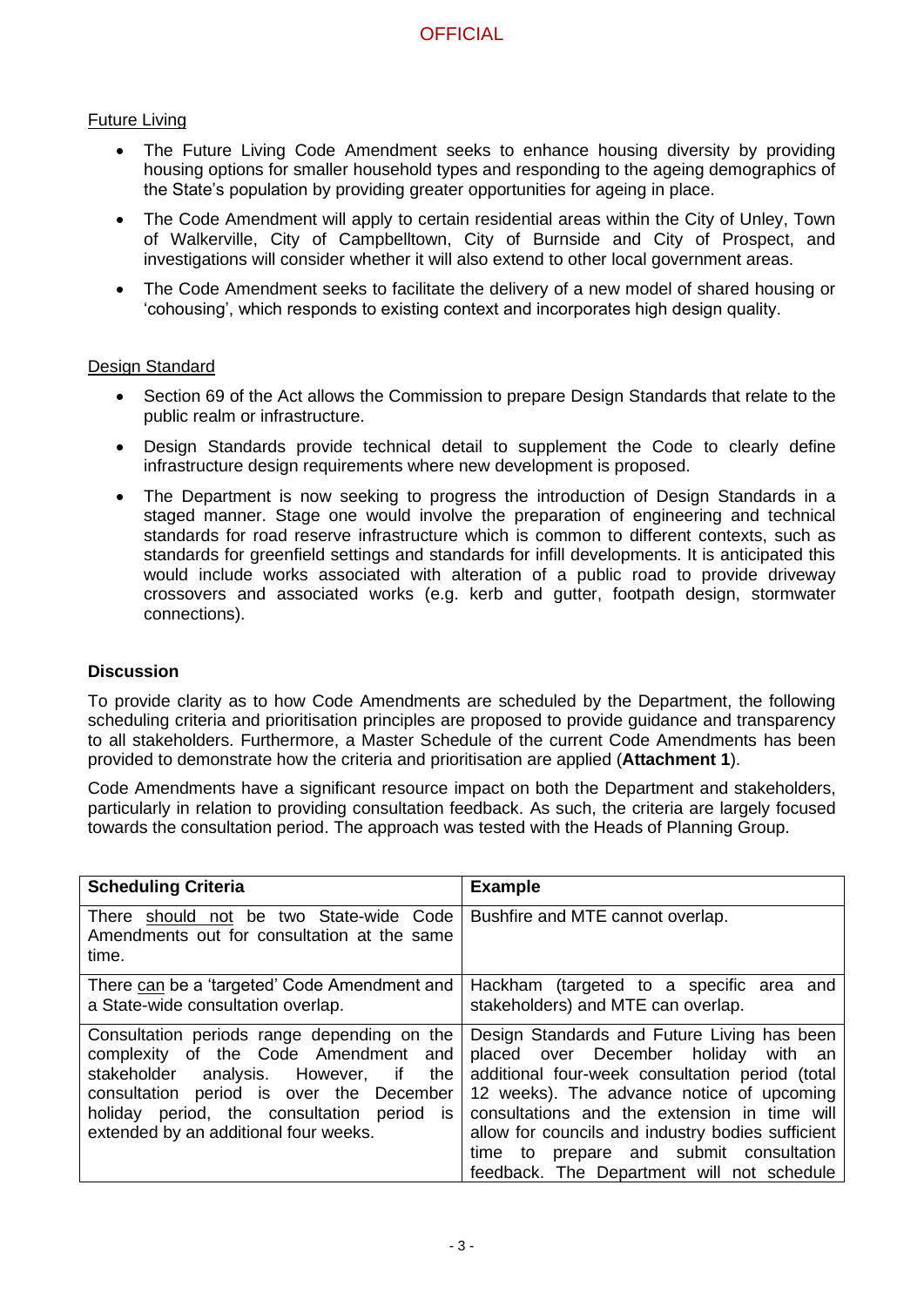| . . | ЮI<br>. .<br>г | . . |
|-----|----------------|-----|
|     |                |     |

|                                                                                                                                                                                                                        | high priority Code Amendments within this<br>period and this approach will also ensure Code<br>Amendments are not delayed for consultation. |
|------------------------------------------------------------------------------------------------------------------------------------------------------------------------------------------------------------------------|---------------------------------------------------------------------------------------------------------------------------------------------|
| Post-consultation must have at least a four-to-<br>six-week gap between each Code Amendment<br>to ensure the integrity of the Code for technical   the electronic system.<br>implementation into the ePlanning system. | This timing provides sufficient time for the<br>implementation procedures, including testing of                                             |

In addition to scheduling considerations, Code Amendments should also be prioritised based on the significance of the policy proposed and extent of stakeholder interest. Code Amendments will be considered a high priority where there is:

- Direct alignment with State Planning Policies (SPPs) and significant benefits (e.g. community, economic, environmental).
- A large group or broad range of stakeholders with an interest and/or where they will be impacted (positively or negatively) by the proposal.

For example, the State-wide Bushfire Hazards Code Amendment is considered the highest priority as it seeks to directly implement 'SPP 15: Natural Hazards' by 'building the resilience of communities, development and infrastructure from the adverse impacts of natural hazards'. It also has clear community benefit by reducing the tangible costs of bushfire (e.g. loss of human lives and property) and impacts a broad range of stakeholders, affecting the majority of the State.

It is recommended that the Commission agree, in-principle, for the abovementioned criteria, prioritisation and Code Amendment Master Schedule (**Attachment 1**) to be published on the Commission's website.

#### **Attachments:**

1. Draft State Planning Commission-led Code Amendments Master Schedule (#18603407).

|                            | Prepared by: Clare Ashmeade and Nikita Block |
|----------------------------|----------------------------------------------|
| Endorsed by: Brett Steiner |                                              |
| Date:                      | 21 April 2022                                |